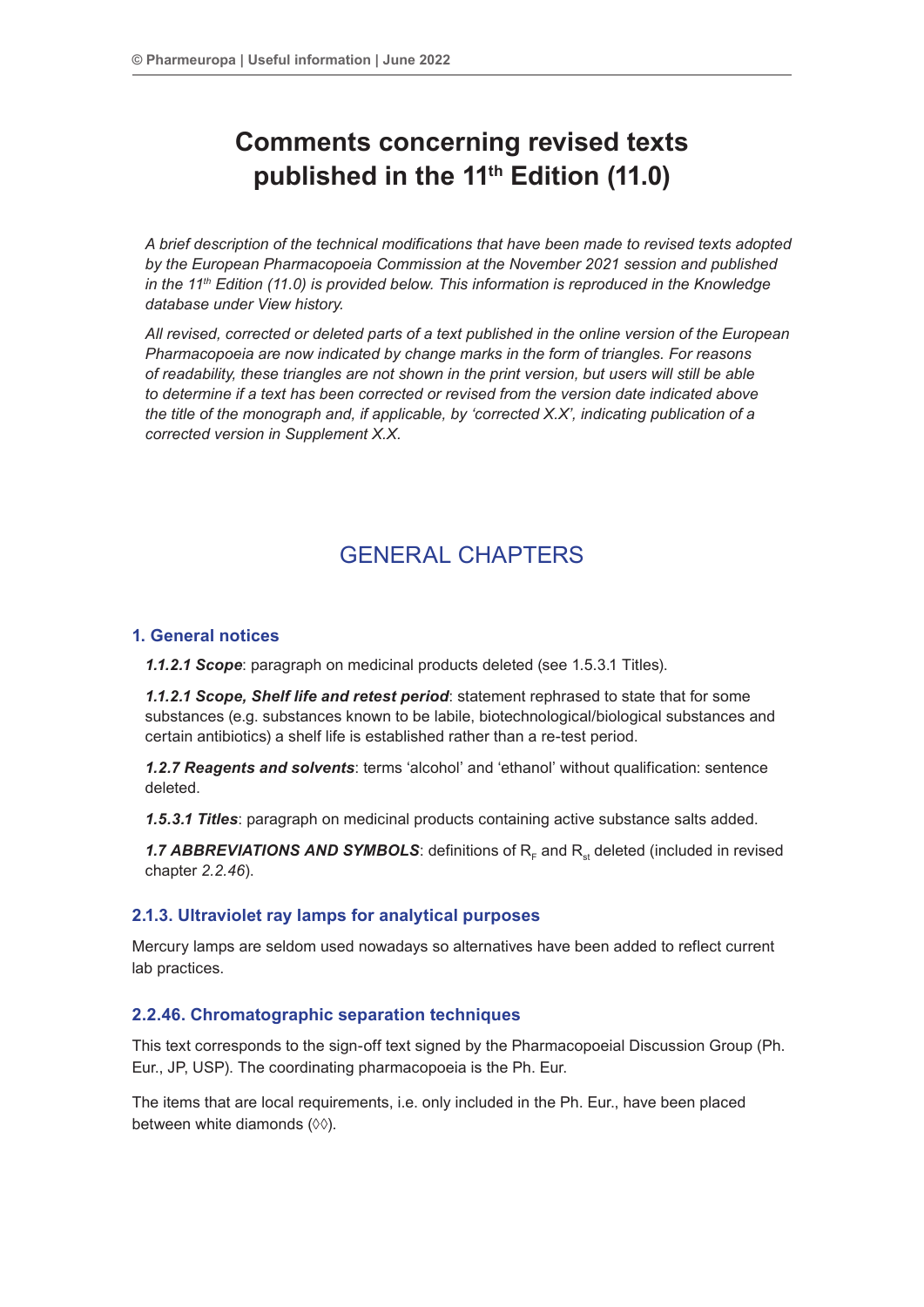The text has undergone a general revision, but compared to the last publication the principal changes are the following:

*- symmetry factor: 0.8-1.8 instead of 0.8-1.5;*

*- statement that retention times and relative retentions are not requirements but given for information in the monographs;*

*- system repeatability in assay: applicable to both active substances and excipients;*

*- adjustments of the stationary phase, column dimensions, mobile phase, flow rate, injection volume (isocratic and gradient liquid chromatography); under conditions much stricter than in the current text, a UHPLC column may be used instead of an HPLC one;*

*- adjustments of the column dimensions, injection volume and split ratio, injection port and transfer-line temperatures (gas chromatography);*

*- adjustments for supercritical fluid chromatography deleted as technique not used in the Ph. Eur.*

#### **2.9.2. Disintegration test for solid rectal and vaginal dosage forms**

**Title:** changed to reflect the applicability of this general chapter.

*Apparatus*: addition of detailed description of the disintegration apparatus, indicating the cylinder dimensions.

*Test procedure for vaginal tablets*: clearly separated from those of the rectal and other vaginal dosage forms.

## **2.9.3. Dissolution test for solid dosage forms**

The following changes were made:

*- the term "conventional-release" was replaced by "immediate-release" throughout the text to align it with the current terminology used in European regulations and guidelines as well as with the wording used by the other PDG members, JP and USP; the Glossary (1502) already defines these two terms as equivalent, therefore the change could be considered as solely editorial;*

*- in the various Acceptance Tables in the Interpretation section, the term "unit(s)" was replaced by "value(s)" and "unit" was replaced by "dosage unit" to reflect better the PDG signoff text and to improve consistency and clarity;*

*- other minor editorial changes for consistency reasons.*

#### **5.17.1. Recommendations on dissolution testing**

This minor revision was triggered by the revision of the general chapter *Dissolution test of solid dosage forms (2.9.3)* in which the term "conventional-release" was replaced by "immediate-release". The purpose of the revision of *2.9.3* was to align the text with the current terminology used in European regulations and guidelines as well as with the wording used by the other PDG members, JP and USP. These two terms are considered equivalent.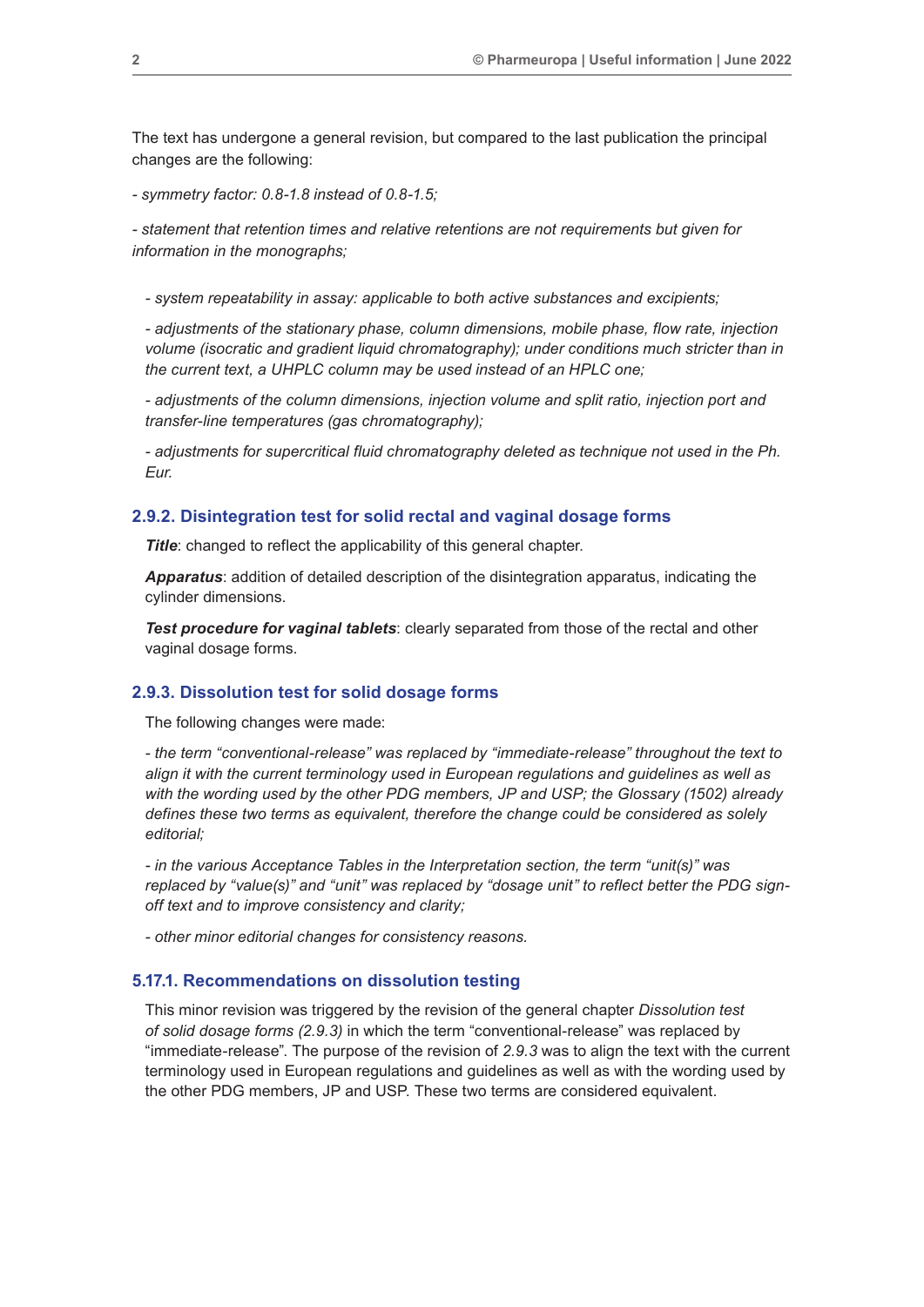# GENERAL MONOGRAPHS

# **Vaccines for veterinary use (0062)**

*Final bulk and final batch (section 2-3-3)*: specific requirements for non-liquid vaccines for non-parenteral use have been added to cover new pharmaceutical forms such as oral vaccines in tablets, effervescent tablets, freeze-dried spheres, presented in novel packaging presentations such as blister packs or plastic sealed cups. However, since these final stages of packaging are difficult or impossible to perform under aseptic conditions as currently required, the requirements have been revised to introduce "suitable conditions" and "suitable containers". These changes must be justified and agreed by the competent authority and are also in line with the new Regulation (EU) 2019/6 coming into force on 28 January 2022.

It has also been clarified that batches of live bacterial antigen cannot be tested for sterility since they contain a living micro-organism. Nevertheless, this is the only exception. Any other type of antigen and all substances must be sterile at this stage. The blending must be performed under aseptic conditions.

*Bacteria and fungi (section 3-8)*: specific requirements for non-liquid vaccines for nonparenteral use have been added. The sterility requirements may be replaced by absence of relevant pathogenic micro-organisms and an appropriately low number of contaminating micro-organism based on batch data and process validation, provided that the product remains stable throughout its shelf life.

# DOSAGE FORMS

# **Glossary (1502)**

This minor revision was triggered by the revision of the general chapter *Dissolution test of solid dosage forms (2.9.3)* in which the term "conventional-release" was replaced by "immediate-release". The purpose of the revision of *2.9.3* was to align the text with the current terminology used in European regulations and guidelines as well as with the wording used by the other PDG members, JP and USP. These two terms are considered equivalent.

# RADIOPHARMACEUTICAL PREPARATIONS AND STARTING MATERIALS FOR RADIOPHARMACEUTICAL PREPARATIONS

# **Tetra-***O***-acetyl-mannose triflate for radiopharmaceutical preparations (2294)**

*Related substances/Assay*. The column used in the LC procedure for the related substances test and for the Assay is no longer available in the required quality. A new and much faster LC procedure is proposed using a different column.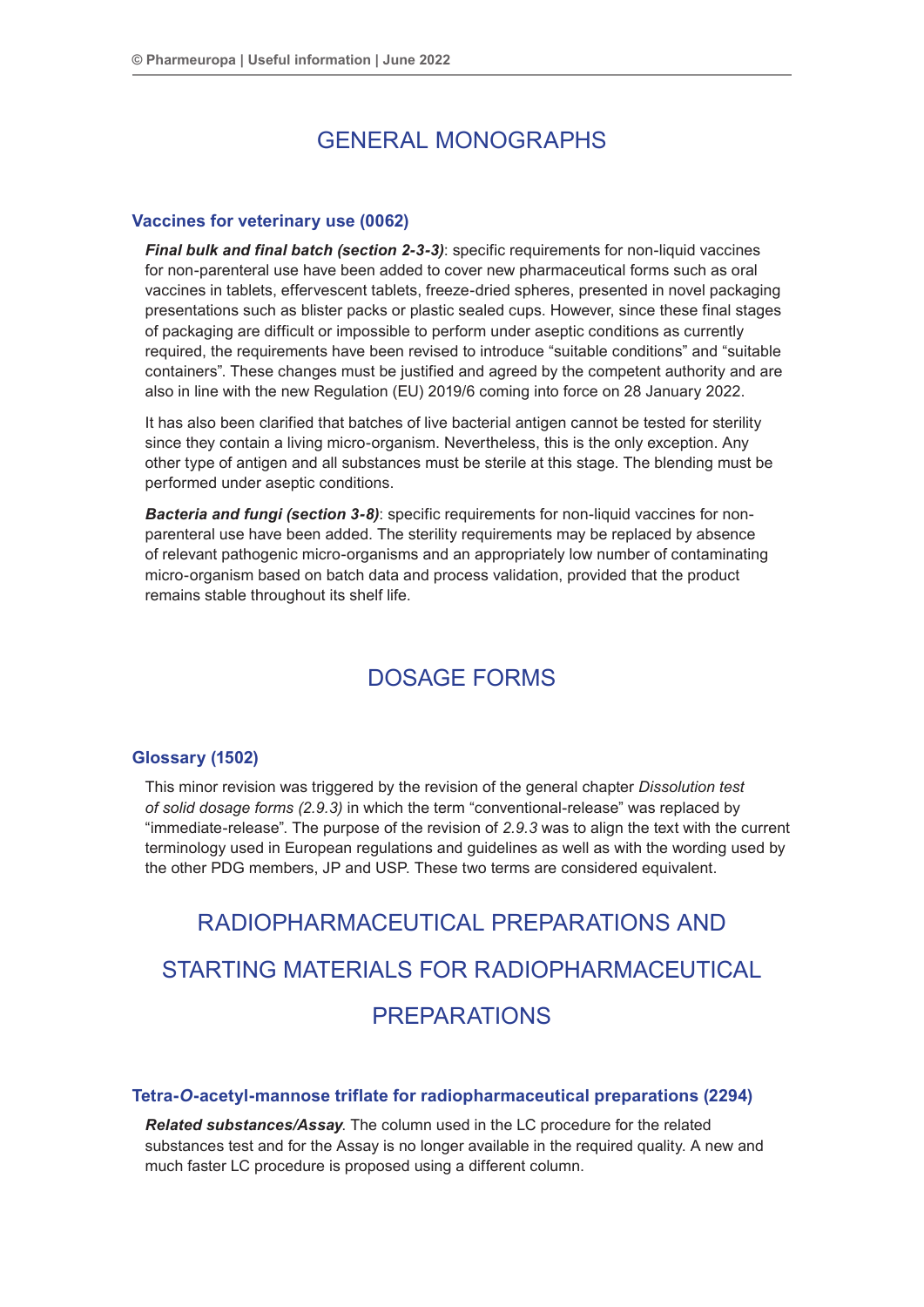# HERBAL DRUGS AND HERBAL DRUG PREPARATIONS

## **Codonopsis root (2714)**

*Identification C (HPTLC)*: preparation of the test solution revised to better reflect what had been done during the development of the analytical procedure.

# **Platycodon root (2660)**

*Identification C (HPTLC)*: preparation of the test solution revised to better reflect what had been done during the development of the analytical procedure.

# HOMOEOPATHIC PREPARATIONS

#### **Ferrum metallicum for homoeopathic preparations (2026)**

*Assay*: optimisation of the titration method following users comments on the poor solubility of the substance in hot copper sulfate solution. In the assay proposed, the use of toxic copper sulfate is avoided, no filtration step of the dissolved substance is necessary, the end point of titration with ferroin solution is more easily visible (change of colour from red-orange to blue) and cerium sulfate is more stable than potassium permanganate which had to be freshly prepared.

#### **Hyoscyamus for homoeopathic preparations (2091)**

#### *Mother tincture*

*Definition*: revised to determine the total alkaloid content as the sum of hyoscyamine and hyoscine.

*Production:* updated to include all the production methods.

*TLC identification of the mother tincture*: the TLC method has been harmonised with the TLC method of the monographs for other tropane alkaloids and the HPTLC conditions have been added.

*Tests*: the test for atropine has been deleted because it is not necessary for fresh plant material, for which atropine is not contained in significant amounts and will not arise if the mother tincture is stored correctly.

*Assay*: the titration is replaced by the HPLC assay that is also included in the other tropane alkaloid monographs based on the assay developed for *Belladonna for homoeopathic preparations (2489*), with some amendments, e.g.:

*- the amount of the mother tincture in the test solution has been adjusted to the expected content;*

*- a cartridge filled with cation-exchange material with a greater surface (30-33 µm instead of 60 µm) is now used for the mother tinctures;*

*- the reference solutions now have the same concentrations and injection volumes;*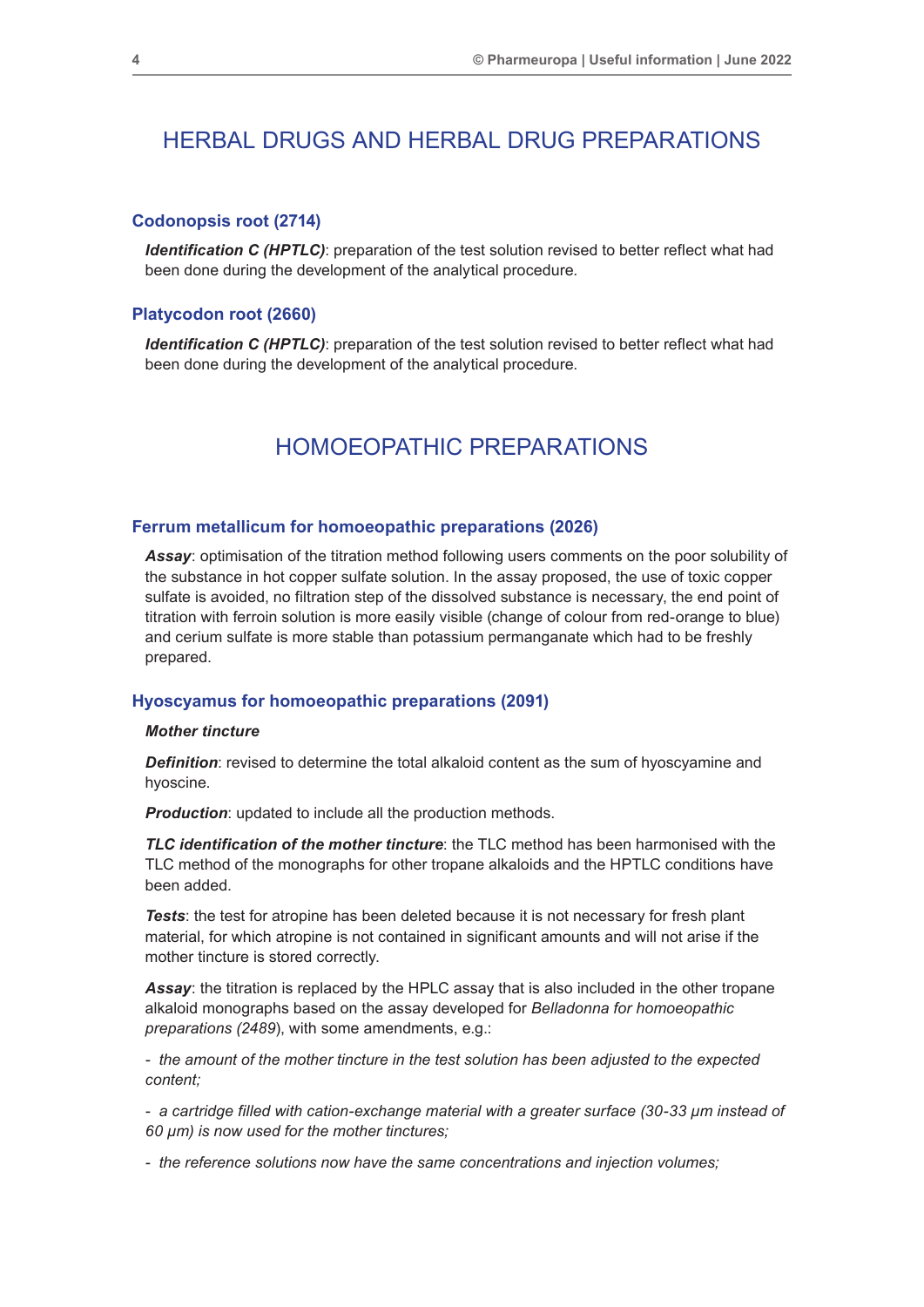*- two further gradient steps have been added to ensure constant and reproducible conditions for all tropane alkaloid monographs.*

The monograph has also been updated according to the current Guide for the elaboration of monographs on homoeopathic preparations [\(https://www.edqm.eu/en/technical-guides](https://www.edqm.eu/en/technical-guides)).

# MONOGRAPHS

# **Acitretin (1385)**

Second Identification section included as the substance is used in pharmacies.

# **Adrenaline (2303)**

*Content*: reference to the anhydrous instead of the dried substance, due to the replacement of loss on drying by a test for water.

*Specific optical rotation*: reference to the anhydrous instead of the dried substance, due to the replacement of loss on drying by a test for water.

**Loss on drying**: test replaced by micro determination of water with a specification of maximum 0.4 per cent.

# **Argon (2407)**

*Identification B*: modification of the gas chromatographic procedure including an improved system suitability test.

#### **Calcium chloride hexahydrate (0707)**

*Barium*: in line with the Ph. Eur. implementation strategy for the ICH Q3D guideline on elemental impurities, the test is deleted.

*Identification B*: it is considered sufficient to use only reaction (b).

# **Carprofen for veterinary use (2201)**

*Related substances*: in preparation of reference solution (a), volume expressed using fewer significant figures due to the qualitative use of this solution; grade of methanol amended in accordance with Technical Guide (2015); Identification of peaks section added; relative retention of impurity C introduced.

*Heavy metals*: further to the CVMP decision published on 23 January 2020 (EMA/CVMP/ QWP/631010/2017-Rev.2) to require a risk assessment to control elemental impurities in all veterinary medicinal products by January 2023, the test has been deleted from monographs "for veterinary use".

#### **Cefoxitin sodium (0990)**

*Related substances*: following the identification of impurity J as cefoxitin lactone, identical to impurity D, the latter has been deleted and the limit for impurity J has been adjusted based on batch data.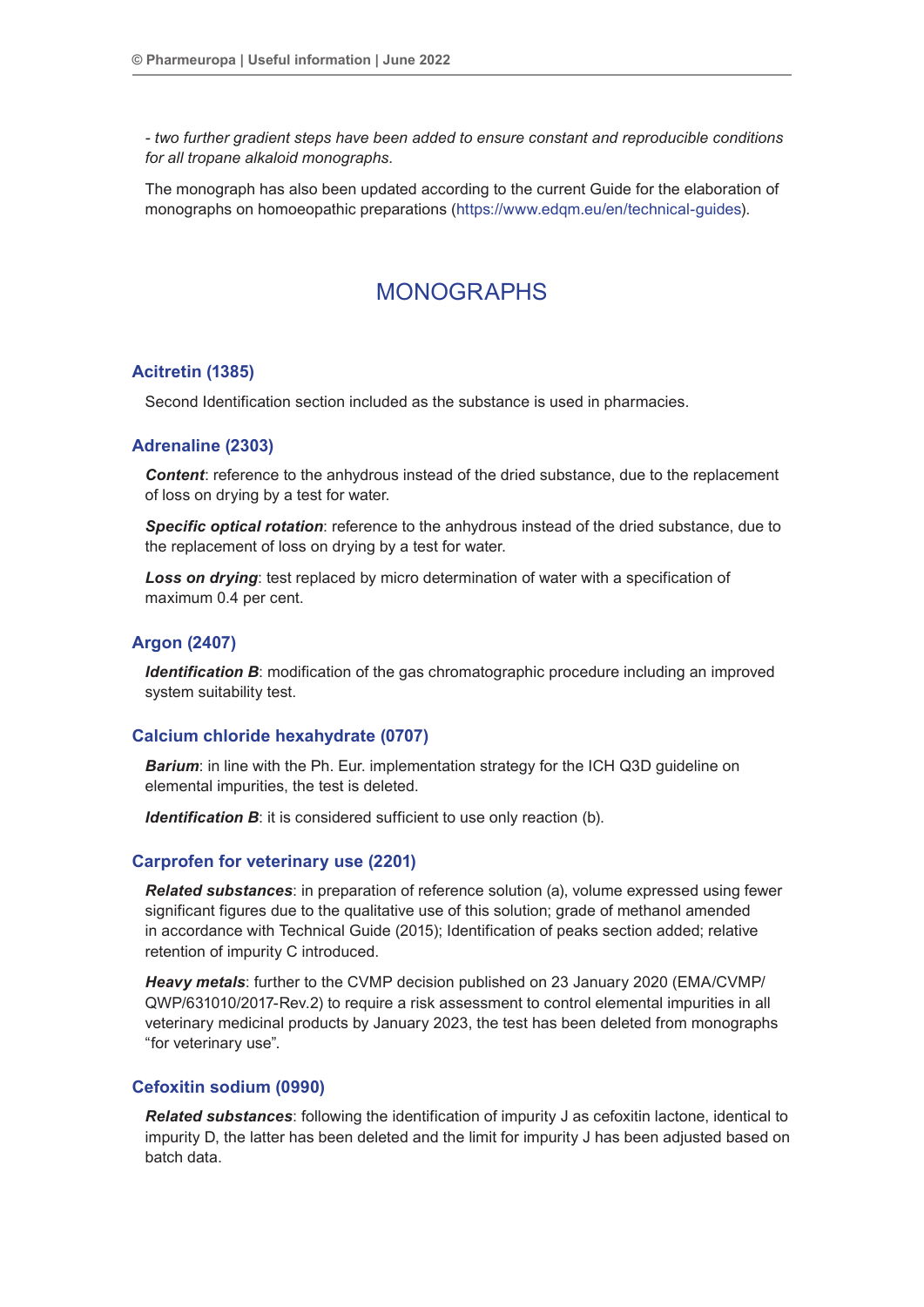It has been shown that impurities E and F elute as two peaks, though it was not possible to assign a peak to each impurity as these were diastereomers.

It has also been found that the newly added impurity K, a degradation product of impurity J, co-elutes with the second of the two peaks due to impurities E/F. As a consequence, the three impurities E, F and K are listed as specified impurities and a limit for their sum has been introduced.

*Bacterial endotoxins*: the test has been deleted in accordance with the Ph. Eur. policy adopted in February 2015 (see Pharmeuropa online, Technical information).

*Impurities*: following the identification of impurity J as cefoxitin lactone, impurity D has been deleted. The structures of impurities H, I and J have been introduced. The new impurity K, whose structure is unknown, has been introduced.

#### **Cellulose acetate phthalate (0314)**

*Storage*: black diamonds have been added to indicate that this is a non-harmonised attribute.

#### **Cholecalciferol (0072)**

*Related substances*. In order to overcome a stability issue, reference solution (b) is now prepared using *cholecalciferol impurity A CRS* (produced by vial evaporation) together with the current *cholecalciferol CRS*.

## **Cholecalciferol concentrate (oily form) (0575)**

*Related substances*. In order to overcome a stability issue, reference solution (b) is now prepared using *cholecalciferol impurity A CRS* (produced by vial evaporation) together with the current *cholecalciferol CRS*.

#### **Cholecalciferol concentrate (powder form) (0574)**

*Related substances*: In order to overcome a stability issue, reference solution (b) is now prepared using *cholecalciferol impurity A CRS* (produced by vial evaporation) together with the current *cholecalciferol CRS*.

#### **Cholesterol for parenteral use (2397)**

*Content*: limits widened to 98.0 to 102.0 per cent in line with the recommendations of the Technical Guide for GC assays.

*Assay*: symmetry factor applies to the peaks used for quantification.

#### **Ciclopirox olamine (1302)**

*Loss on drying*: use of normal vacuum is appropriate.

#### **Ciprofibrate (2013)**

*Related substances*: impurity limits updated to reflect the current quality of the substances in approved medicinal products on the European market; the limit for unspecified impurities introduced in line with requirements of the general monograph *Substances for pharmaceutical use (2034)*.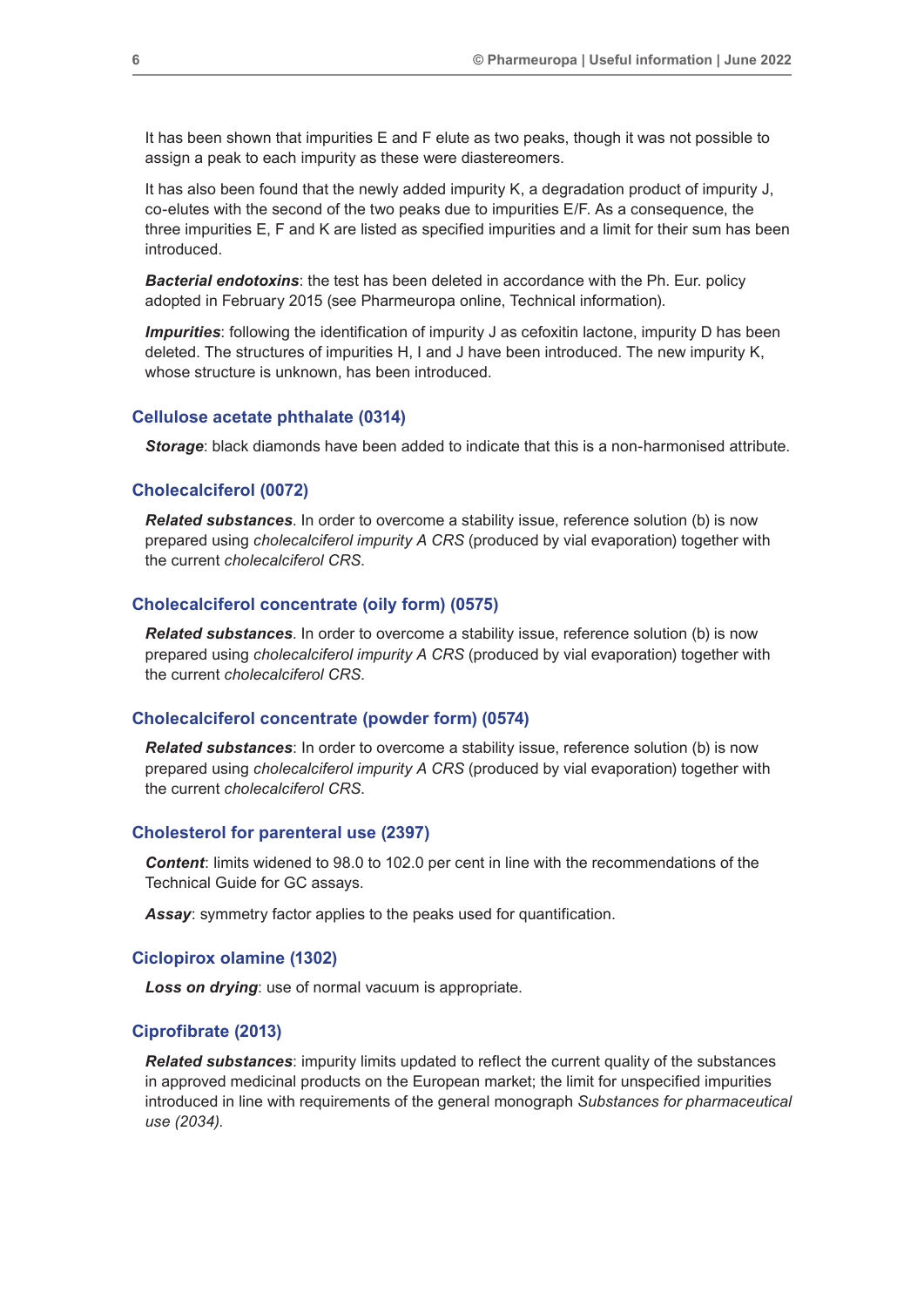# **Ciprofloxacin hydrochloride (0888)**

*Identification*: test B modified in order to avoid the use of potassium dichromate (REACH).

# **Codergocrine mesilate (2060)**

*Definition:* limits are expressed as dihydroergocristine and applying correction factors.

*Related substances, Composition*: the fact that there is about 30 % of dihydroergocristine contained in the substance has been taken into account in the preparation of reference solution (a) and in the dilution of reference solution (b).

# **Colchicine (0758)**

*Second identification*: thin-layer chromatography test added; previous tests A, C and D deleted.

## **Cyclophosphamide monohydrate (0711)**

**Title:** the degree of hydration has been added.

*Related substances*: the test has been updated, the current TLC has been replaced by a liquid chromatography supplemented by 2 TLCs to cover impurities which are not detected by LC.

# **Cytarabine (0760)**

*Loss on drying*: description of normal vacuum which has been shown to be appropriate.

# **Daunorubicin hydrochloride (0662)**

**Definition**: the wording has been adjusted to clearly indicate fermentation as the only means by which the substance is obtained.

*Related substances, Assay*: an improved method giving better separation has been introduced; impurity limits have been adapted based on batch data.

*Assay*: the content calculation has been clarified to take into account the assigned content of *daunorubicin hydrochloride CRS*.

**Impurities**: impurity G has been added to the list and the section now distinguishes between specified and other detectable impurities.

# **Dequalinium chloride (1413)**

**Definition**: it is clarified that the substance contains a variable quantity of water.

*Content*: the limits updated to reflect the repeatability of the procedure and recent batch data.

*Related substance*s: specifications updated to reflect the current quality of substances in approved medicinal products on the market; an explicit criterion for unspecified impurities introduced in accordance with the general monograph *2034 Substances for pharmaceutical use*.

*Loss on drying*: test replaced by semi-micro determination of water for a more accurate determination of the water content.

*Impurities*: transparency list updated.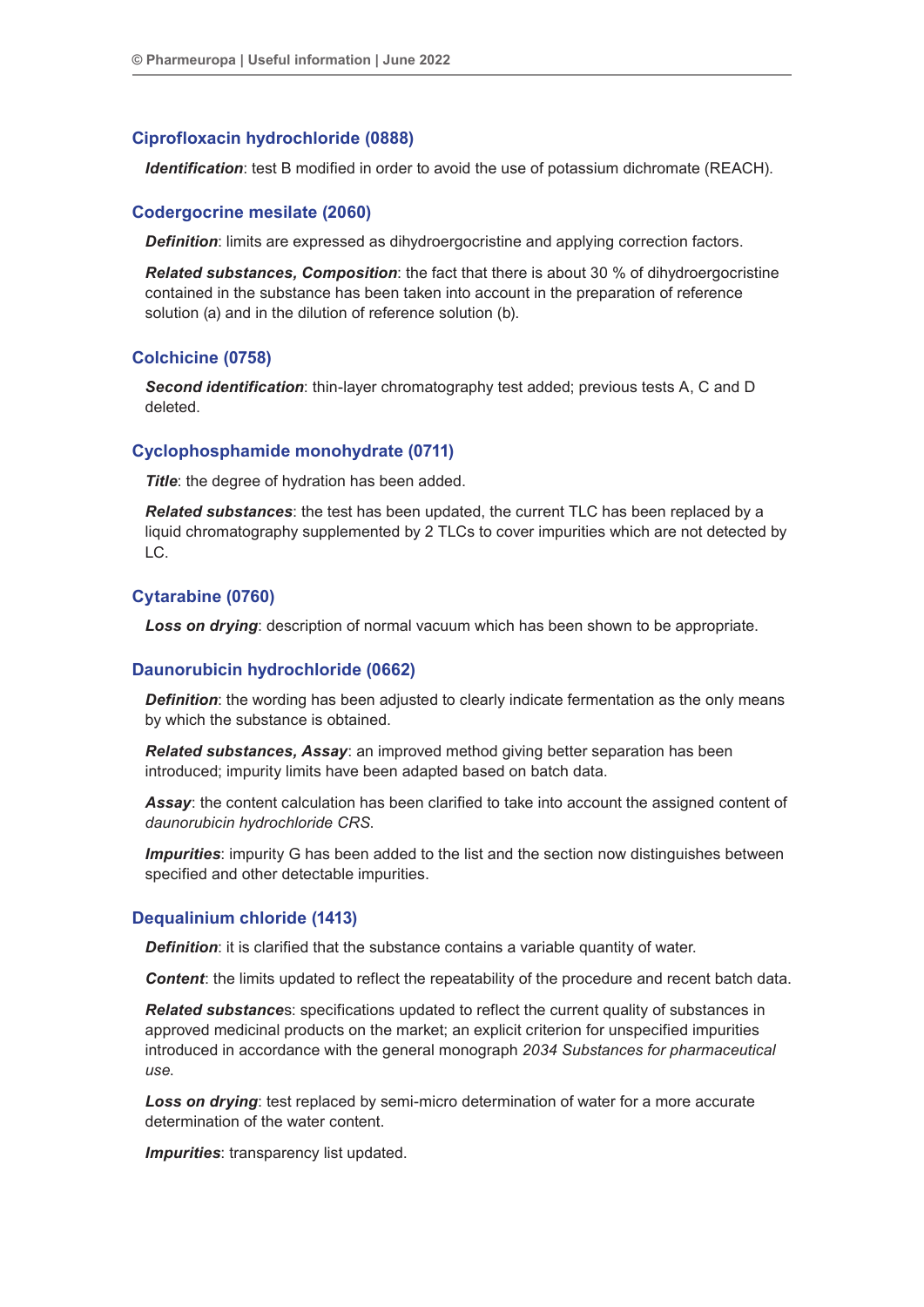#### **Difloxacin hydrochloride trihydrate for veterinary use (2239)**

*Related substances*: grade of water in Solution A amended in accordance with Technical Guide (2015); in preparation of reference solution (c), volume expressed using fewer significant figures due to the qualitative use of this solution.

*Heavy metals*: further to the CVMP decision published on 23 January 2020 (EMA/CVMP/ QWP/631010/2017-Rev.2) to require a risk assessment to control elemental impurities in all veterinary medicinal products by January 2023, the test has been deleted from monographs "for veterinary use".

#### **Dihydroergotamine mesilate (0551)**

*Loss on drying*: use of normal vacuum is appropriate.

#### **Dihydrostreptomycin sulfate for veterinary use (0485)**

*Heavy metals*: further to the CVMP decision published on 23 January 2020 (EMA/CVMP/ QWP/631010/2017-Rev.2) to require a risk assessment to control elemental impurities in all veterinary medicinal products by January 2023, the test has been deleted from monographs "for veterinary use".

#### **Enrofloxacin for veterinary use (2229)**

*Heavy metals*: further to the CVMP decision published on 23 January 2020 (EMA/CVMP/ QWP/631010/2017-Rev.2) to require a risk assessment to control elemental impurities in all veterinary medicinal products by January 2023, the test has been deleted from monographs "for veterinary use".

*Sulfated ash:* use of a platinum crucible indicated since the substance contains fluorine.

#### **Erythromycin (0179)**

*Assay*: the symmetry factor requirement for the peak due to erythromycin A has been adjusted from 2.0 to 2.5 based on batch data.

#### **Erythromycin estolate (0552)**

*Related substances*: the grades of solvents have been amended in accordance with Technical Guide (2015).

*Assay*: the symmetry factor requirement for the peak due to erythromycin A has been adjusted from 2.0 to 2.5 based on batch data.

#### **Erythromycin ethylsuccinate (0274)**

*Assay*: the symmetry factor requirement for the peak due to erythromycin A has been adjusted from 2.0 to 2.5 based on batch data.

#### **Erythromycin lactobionate (1098)**

*Related substances*: the grades of solvents have been amended in accordance with Technical Guide (2015).

*Assay*: the symmetry factor requirement for the peak due to erythromycin A has been adjusted from 2.0 to 2.5 based on batch data.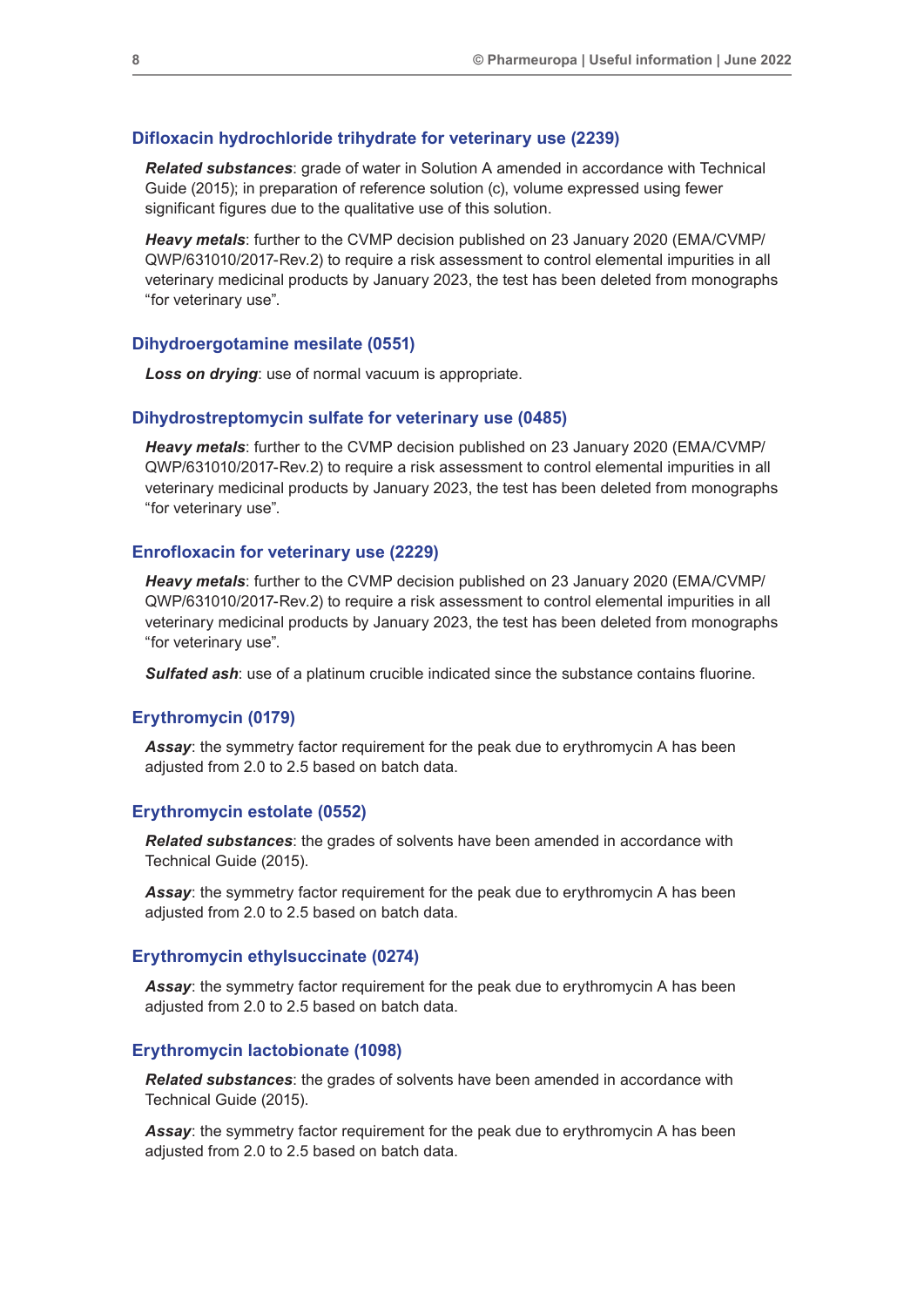## **Erythromycin stearate (0490)**

*Related substances*: the grades of solvents have been amended in accordance with Technical Guide (2015).

*Assay*: the symmetry factor requirement for the peak due to erythromycin A has been adjusted from 2.0 to 2.5 based on batch data.

#### **Etodolac (1422)**

Related substances, reference solution (c), the API has been omitted from the reference standard for peak identification.

# **Febantel for veterinary use (2176)**

*Heavy metals*: further to the CVMP decision published on 23 January 2020 (EMA/CVMP/ QWP/631010/2017-Rev.2) to require a risk assessment to control elemental impurities in all veterinary medicinal products by January 2023, the test has been deleted from monographs "for veterinary use".

*Related substances*: relative retentions of impurities A, B and C added.

#### **Fenbendazole for veterinary use (1208)**

*Related substances*: grade of water in mobile phase amended in accordance with Technical Guide (2015).

*Heavy metals:* further to the CVMP decision published on 23 January 2020 (EMA/CVMP/ QWP/631010/2017-Rev.2) to require a risk assessment to control elemental impurities in all veterinary medicinal products by January 2023, the test has been deleted from monographs "for veterinary use".

#### **Fish oil, rich in omega-3 acids (1912)**

*Definition*: oil obtained from fish of the genera Thunnus and Sarda within the family of Scombridae is no longer excluded as source for fish oil rich in omega-3 acids, type I.

*Acid value*: *light petroleum R3* replaced by *ether R*.

#### **Follitropin (2285)**

*Oxidised follitropin:* calculation of total oxidised follitropin was modified to include an additional peak identified as an oxidised form of the follitropin α-subunit which was also included in the *follitropin CRS* leaflet; a paragraph on identification of peaks was added.

#### **Follitropin concentrated solution (2286)**

**Oxidised follitropin**: calculation of total oxidised follitropin was modified to include an additional peak identified as an oxidised form of the follitropin α-subunit which was also included in the *follitropin CRS* leaflet; a paragraph on identification of peaks was added.

# **Hydroxyethyl salicylate (1225)**

Identifications D and E deleted.

Test for related substances added.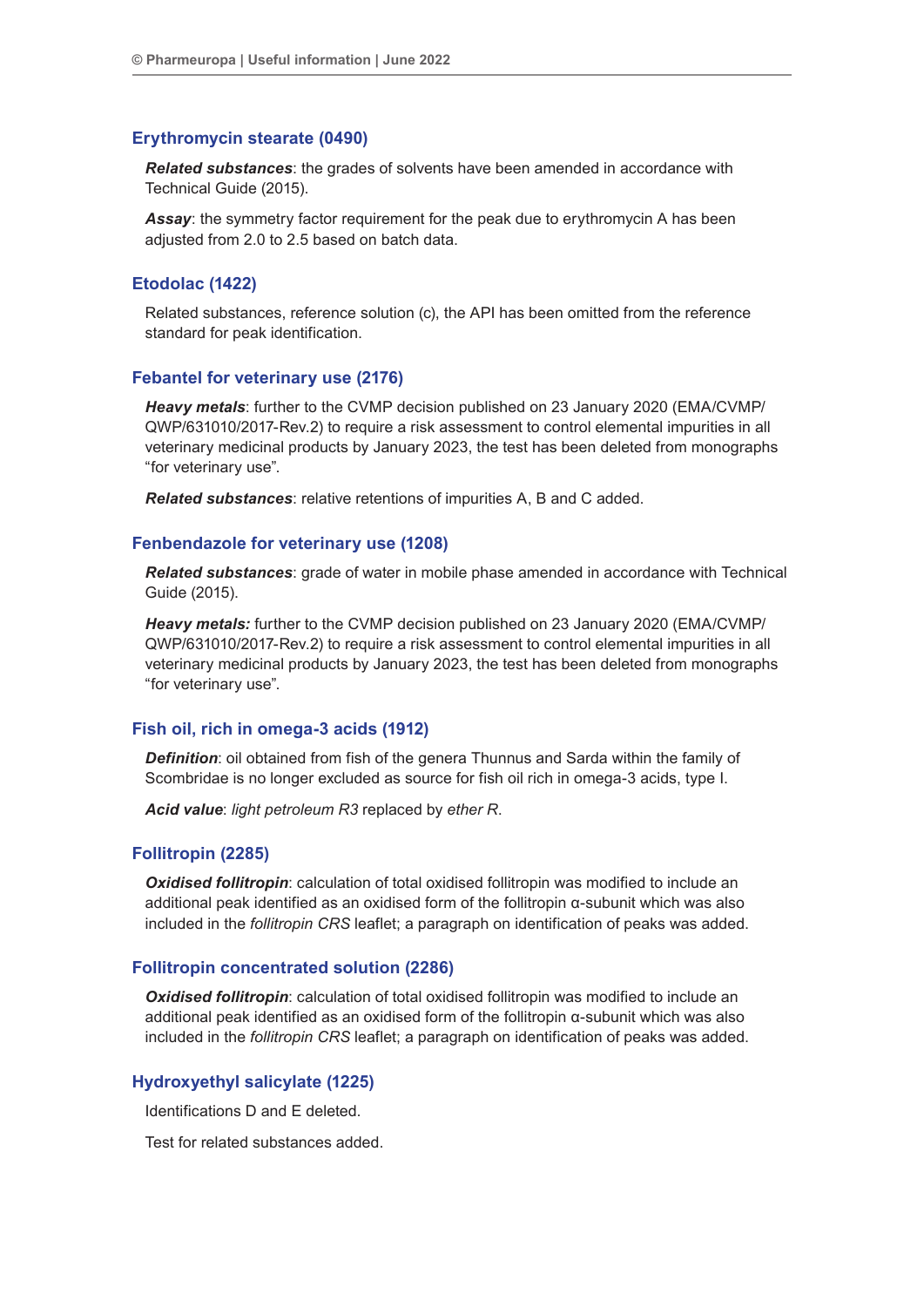#### **Isradipine (2110)**

*Related substances*: the limit for unspecified impurities introduced in line with requirements of the general monograph *Substances for pharmaceutical use (2034)*.

#### **Levocarnitine (1339)**

Test for related substances improved.

#### **Levomepromazine maleate (0925)**

*Identification*: test A deleted from second identification testing; description of sample preparation in test B deleted; retardation factors added in test D.

*Related substances*: TLC method replaced by a new LC method, three additional impurities covered.

*Impurities*: section updated.

#### **Lufenuron for veterinary use (2177)**

*Heavy metals*: further to the CVMP decision published on 23 January 2020 (EMA/CVMP/ QWP/631010/2017-Rev.2) to require a risk assessment to control elemental impurities in all veterinary medicinal products by January 2023, the test has been deleted from monographs "for veterinary use".

#### **Magnesium chloride 4.5-hydrate (1341)**

*Arsenic*: in line with the Ph. Eur. implementation strategy for the ICH Q3D guideline on elemental impurities, the test is deleted.

#### **Mannitol (0559)**

*Bacterial endotoxins*: black diamonds have been deleted to indicate that this test is a harmonised attribute not stipulated by all pharmacopoeias.

*Functionality-related characteristics*: white diamonds have been added to clarify that this section, which is non-mandatory, is only present in the Ph. Eur. text and not subject to pharmacopoeial harmonisation.

#### **Marbofloxacin for veterinary use (2233)**

*Related substances*: expression of acceptance criteria in the quantitative style; specification for unspecified impurities and reporting threshold aligned with the general monograph *Substances for pharmaceutical use (2034)*; concentration of reference solution (a) set at the same level as specification for unspecified impurities; specifications for known impurities updated; additional system suitability test criterion based on minimum signal-to-noise ratio added; CRS strategy modified.

*Heavy metals*: further to the CVMP decision published on 23 January 2020 (EMA/CVMP/ QWP/631010/2017-Rev.2) to require a risk assessment to control elemental impurities in all veterinary medicinal products by January 2023, the test has been deleted from monographs "for veterinary use".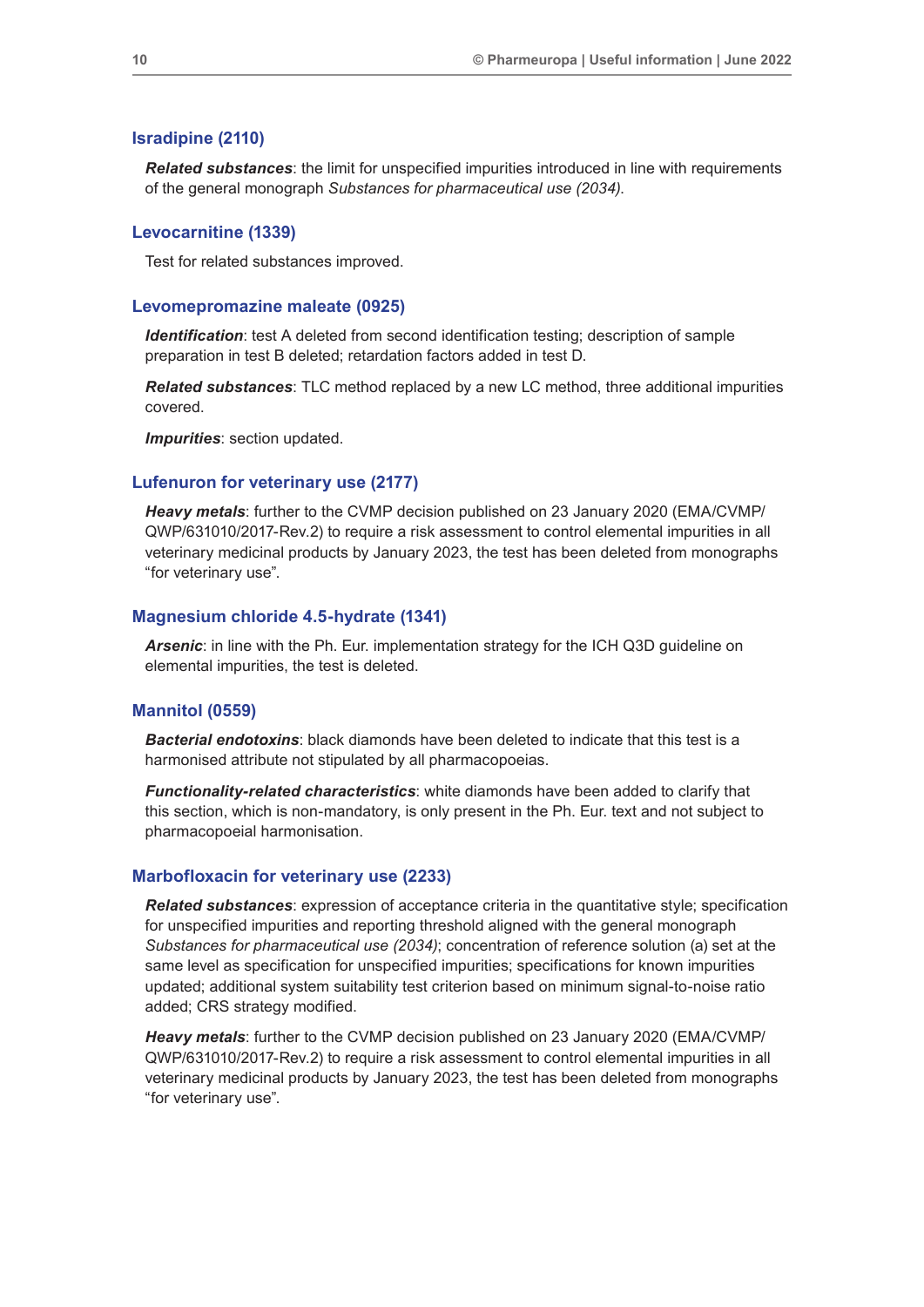# **Mesna (1674)**

*LOD*: normal vacuum is appropriate.

*Related substances*: update of the grade of the solvents used in the preparation of the mobile phase.

# **Methylene chloride (0932)**

Introduction of a reference spectrum instead of a CRS due to toxicity of the substance.

## **Morantel hydrogen tartrate for veterinary use (1546)**

*Heavy metals*: further to the CVMP decision published on 23 January 2020 (EMA/CVMP/ QWP/631010/2017-Rev.2) to require a risk assessment to control elemental impurities in all veterinary medicinal products by January 2023, the test has been deleted from monographs "for veterinary use".

*Related substances*: grade of solvents used in the mobile phase amended in accordance with Technical Guide; retention time and relative retentions updated; example of chromatogram added for information.

#### **Moxidectin for veterinary use (1656)**

*Related substances*: grades of solvents amended in accordance with Technical Guide (2015).

*Heavy metals*: further to the CVMP decision published on 23 January 2020 (EMA/CVMP/ QWP/631010/2017-Rev.2) to require a risk assessment to control elemental impurities in all veterinary medicinal products by January 2023, the test has been deleted from monographs "for veterinary use".

# **Nitrogen (1247)**

Assay: detection temperature of 130 °C was not suitable for certain instrumental setups and was replaced by a constant temperature within the range of 50 °C to 200 °C. The instruction to adjust the injected volumes and operating conditions so that the height of the peak due to nitrogen in the chromatogram obtained with reference gas (a) was at least 35 per cent of the full scale of the recorder was replaced by the instruction to inject 1 mL of the gas. With modern instrumentation recorder adjustment is no longer relevant.

#### **Paraffin, white soft (1799)**

This text corresponds to the sign-off text signed by the Pharmacopoeial Discussion Group (Ph. Eur., JP, USP). The coordinating pharmacopoeia is the USP. Non-harmonised attributes have been placed between black diamonds (♦ ♦), while local requirements only present in the Ph. Eur. text have been placed between white diamonds  $(0, 0)$ .

Compared to the chapter published in the  $10<sup>th</sup>$  Edition of the Ph. Eur., the following principal changes are included:

**Definition**: the statement concerning unsuitability for oral use has been introduced as a local attribute since this reflects regulatory requirements in Europe. Slight changes have been introduced to harmonise the wording.

**Characters:** slight clarifications introduced to harmonise the wording. Section is flagged as non-harmonised.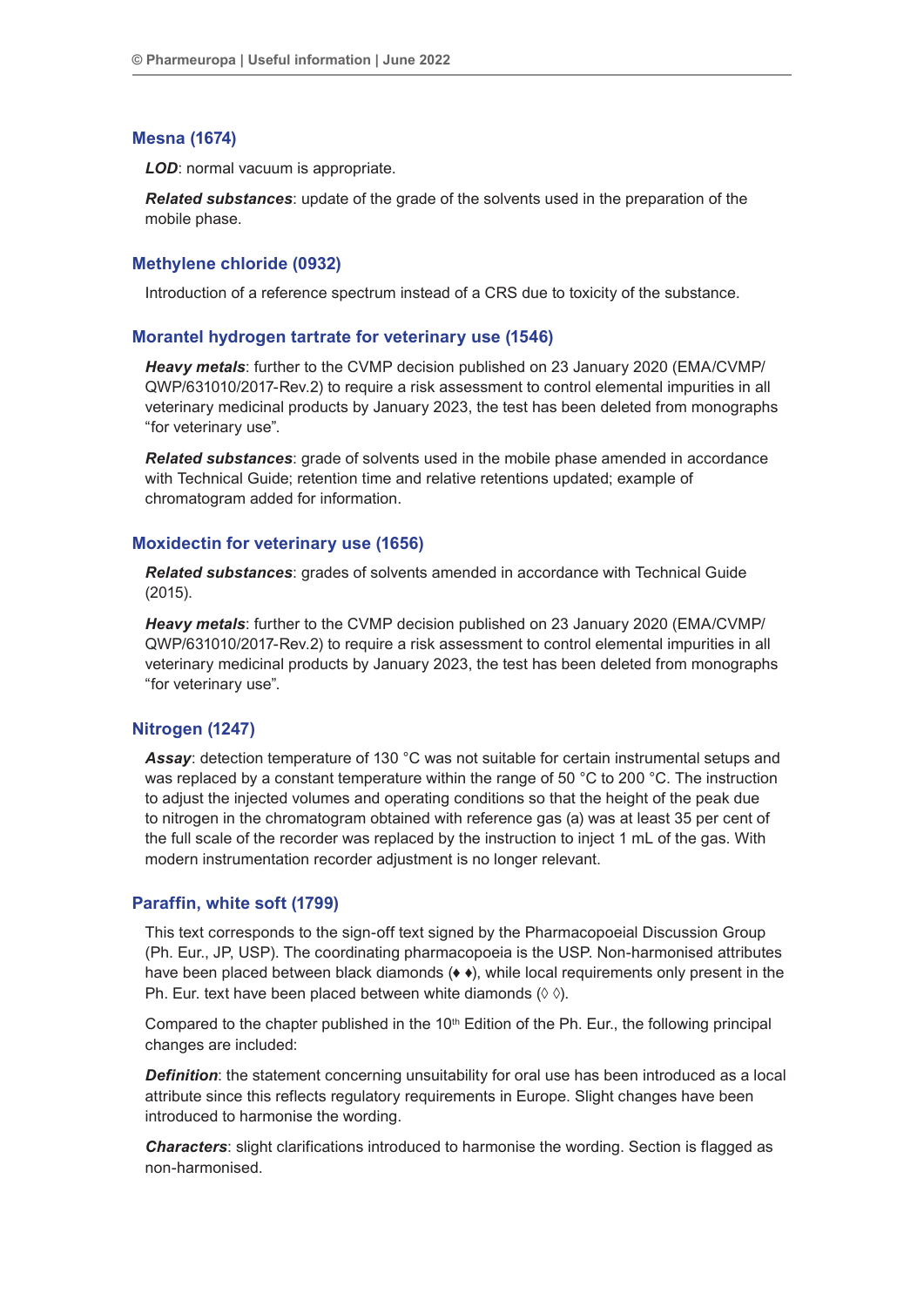*Identification*:  $2^{nd}$  identification is flagged as a local attribute. IR preparation is simplified.

*Drop point:* procedure slightly modified to improve the melting of the substance.

*Appearance*: the description of the test modified to align the three Pharmacopoeias.

*Consistency*: test moved to the FRC section as it is considered appropriate to assess the functionality of white soft paraffin used as a basis in semi-solid preparations; the lower limit is flagged as non-harmonised.

*UV absorbance limit for polycyclic aromatic hydrocarbons*: limit decreased based on proposal for international harmonisation (specification to cover limits by FDA 21CFR172.880). Path length adjusted to reflect standard cells with 1 cm.

#### **Paraffin, yellow soft (1554)**

This text corresponds to the sign-off text signed by the Pharmacopoeial Discussion Group (Ph. Eur., JP, USP). The coordinating pharmacopoeia is the USP. Non-harmonised attributes are placed between black diamonds  $(\bullet \bullet)$ , while local requirements only present in the Ph. Eur. text are placed between white diamonds  $(\Diamond \Diamond)$ .

Compared to the chapter published in the  $10<sup>th</sup>$  Edition of the Ph. Eur., the following principal changes are included:

**Definition**: the statement concerning unsuitability for oral use has been introduced as a local attribute since this reflects regulatory requirements in Europe. Slight changes introduced to harmonise the wording.

*Characters*: slight clarifications introduced to harmonise the wording. Section is flagged as non-harmonised.

*Identification*:  $2^{nd}$  identification is flagged as a local attribute. IR preparation simplified.

*Drop point:* limits and procedure slightly modified to improve the melting of the substance.

*Appearance*: the description of the test modified to align the three Pharmacopoeias.

*Consistency*: test moved to the FRC section as it is considered appropriate to assess the functionality of yellow soft paraffin used as a basis in semi-solid preparations.

*UV absorbance limit for polycyclic aromatic hydrocarbons*: limit decreased based on proposal for international harmonisation (specification to cover limits by FDA 21CFR172.880). Path length adjusted to reflect standard cells with 1 cm.

#### **Pimobendan for veterinary use (2179)**

*Heavy metals*: further to the CVMP decision published on 23 January 2020 (EMA/CVMP/ QWP/631010/2017-Rev.2) to require a risk assessment to control elemental impurities in all veterinary medicinal products by January 2023, the test has been deleted from monographs "for veterinary use".

## **Potassium iodide (0186)**

*Iodates and Thiosulfates*: a colour produced in the reaction is corrected, based on laboratory results.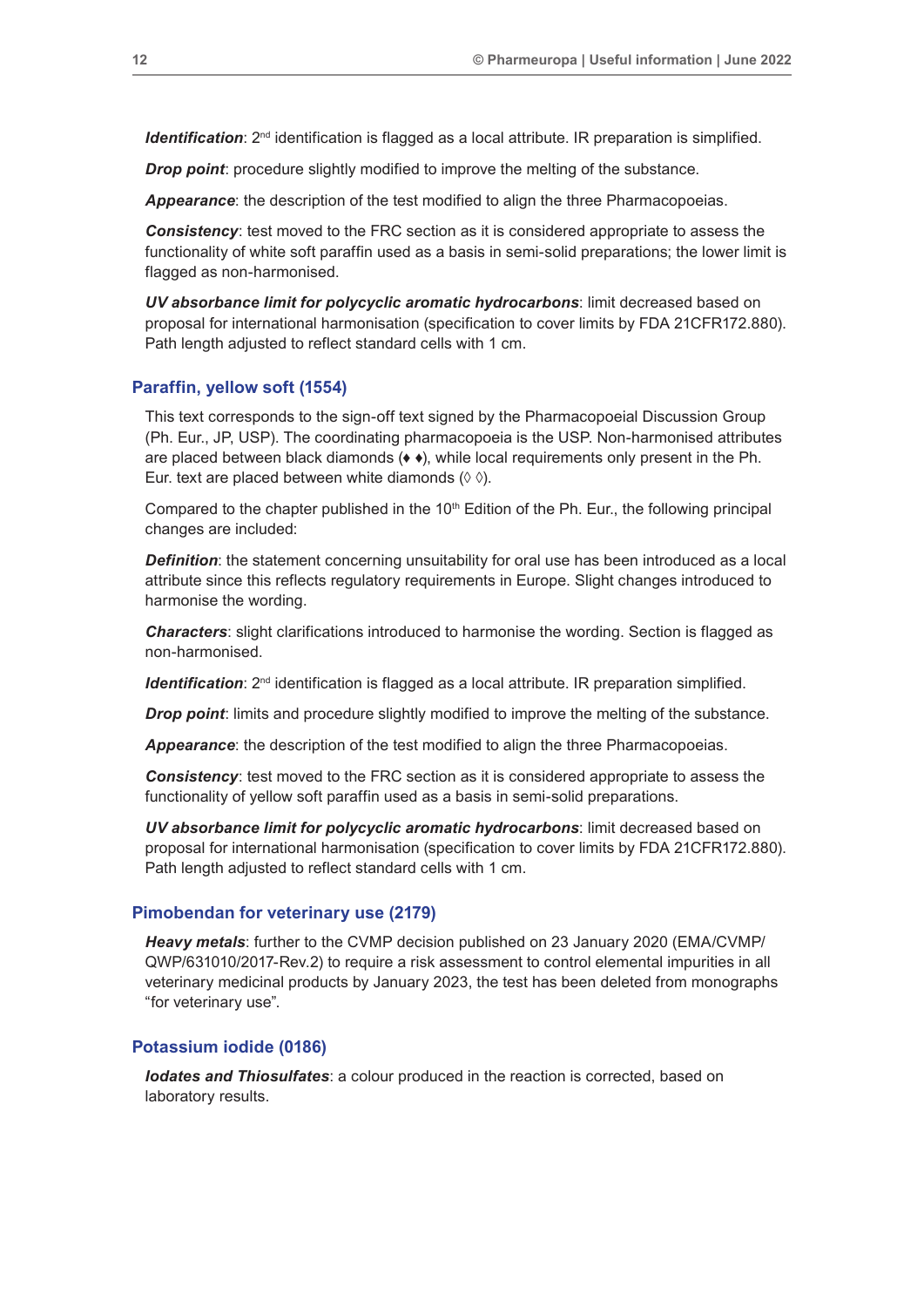#### **Selamectin for veterinary use (2268)**

*Related substances, Assay*: grades of solvents amended in accordance with Technical Guide (2015).

*Heavy metals*: further to the CVMP decision published on 23 January 2020 (EMA/CVMP/ QWP/631010/2017-Rev.2) to require a risk assessment to control elemental impurities in all veterinary medicinal products by January 2023, the test has been deleted from monographs "for veterinary use".

#### **Sodium hyaluronate (1472)**

*Intrinsic viscosity:* description of conditions for validity of the test clarified.

**Protein:** test description clarified to include both test solutions in the analysis.

#### **Sodium iodide (0196)**

*Iodates and Thiosulfates*: a colour produced in the reaction is corrected, based on laboratory results.

#### **Spiramycin (0293)**

*Composition and related substances*: the general requirement given in the general chapter *2.2.46* for the symmetry factor being too strict, specific requirements have been introduced in the monograph based on batch data; the grades of solvents have been amended in accordance with Technical Guide (2015).

#### **Stearic acid (1474)**

This text corresponds to the sign-off text signed by the Pharmacopoeial Discussion Group (Ph. Eur., JP, USP). The coordinating pharmacopoeia is the JP. Non-harmonised attributes have been placed between black diamonds ( $\leftrightarrow$ ), while local requirements only present in the Ph. Eur. text have been placed between white diamonds (◊ ◊).

Compared to the monograph published in the  $10<sup>th</sup>$  Edition of the Ph. Eur., the following changes are proposed.

*Freezing point*: an alternative apparatus complying with JP <2.42> has been added.

*Nickel*: in line with the Ph. Eur. implementation strategy for the ICH Q3D guideline on elemental impurities, deletion of the test has already been published in Pharmeuropa and would be deleted in Supplement 10.4 (implementation date April 1<sup>st</sup>, 2021).

*Functionality-related characteristics*: white diamonds have been added showing that this section is only present in the Ph. Eur. text.

#### **Sucrose (0204)**

*Functionality-related characteristics*: addition of section (considered as non-harmonised); for sucrose used as filler/diluent in solid dosage forms, cross-reference to Particle-size distribution and Bulk and tapped density.

# **Sulfadimethoxine sodium for veterinary use (2745)**

*Heavy metals*: further to the CVMP decision published on 23 January 2020 (EMA/CVMP/ QWP/631010/2017-Rev.2) to require a risk assessment to control elemental impurities in all